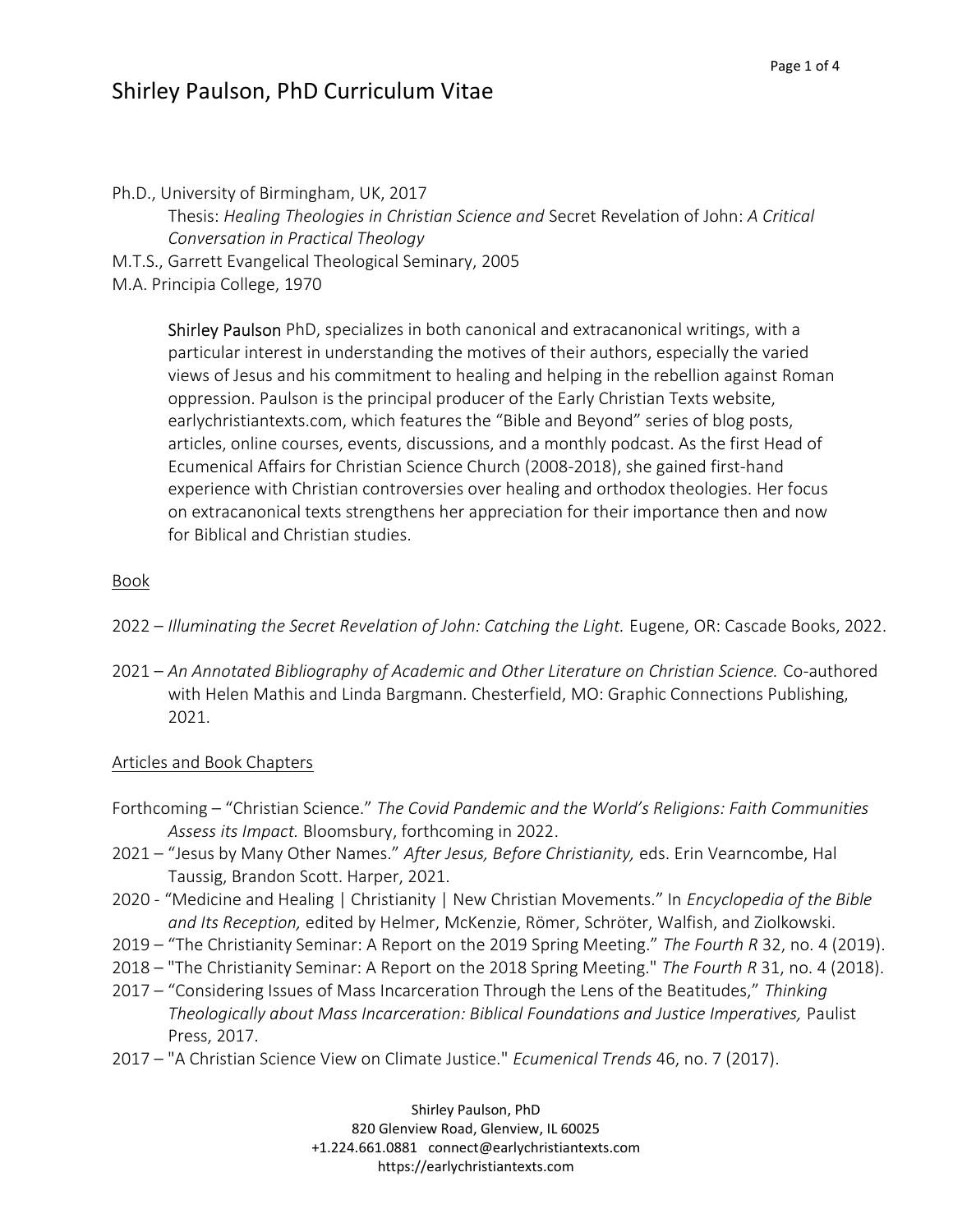- 2015 "Christian Science and its Christian origin." Acta Comparanda Subsidia II, (2015).
- 2014 "The Emerging Face of Being One: Discerning the Ecumenical Community from the Christian Science Church." Journal of Ecumenical Studies (2014).
- 2014 "Church of Christ, Scientist: Adherent Essay." In Handbook of Religion: A Christian Engagement with Traditions, Teachings, and Practices, edited by Terry C. Muck, Harold A. Netland, Gerald R. McDermott, 2014.
- 2013 "Self-Understanding of Christian Science," Ecumenical Trends, May, 2013.
- 2013 "Christian Science Christians' Healing Practice," Unity in Mission: Theological Reflections on the Pilgrimage of Mission, 2013.

### Conference Papers

- 2019 "Enlightenment on psychological aspects of the New Testament healing from Nag Hammadi," presented to the Psychological Hermeneutics of Biblical Themes and Texts Section, International Society of Biblical Literature (ISBL), Rome, Italy, July 2019
- 2009-2017 numerous presentations: CESNUR (Salt Lake City; Turin, Italy; Taipei, Taiwan; Falun, Sweden; Tallinn, Estonia; Jerusalem, Israel)
- 2009 Parliament of the World's Religions

### Sample Lectures and Workshops

- 2020 "How do Early Followers of Jesus Speak Today?" Clearview
- 2019 Principia Summer Session course: "Gender and healing in Bible times"
- 2018 Westar in Denver: "Healing in a fractured time: wholeness for the early followers of Jesus"
- 2018 Principia Summer Session course: "Healing theologies and practices in the early Christian church"
- 2017 2018 "Second-century Christians and second-century Christian Scientists:" Broadview and Tenacre
- 2013 "Emerging Face of One": North American Academy of Ecumenists
- 2013 Faculty member at the 2013 Asilomar Bible Study Seminar
- 2015 "Christian Science and its Christian origin": FVG, Faculty for Comparative Study of Religions and Humanism, Antwerp, Belgium
- 2012 2014: Member, Christian Science Board of Lectureship, numerous classroom and public lectures throughout the US and Canada
- 2012 "Women Who Followed Jesus": Federation of Christian Ministries

Shirley Paulson, PhD 820 Glenview Road, Glenview, IL 60025 +1.224.661.0881 connect@earlychristiantexts.com https://earlychristiantexts.com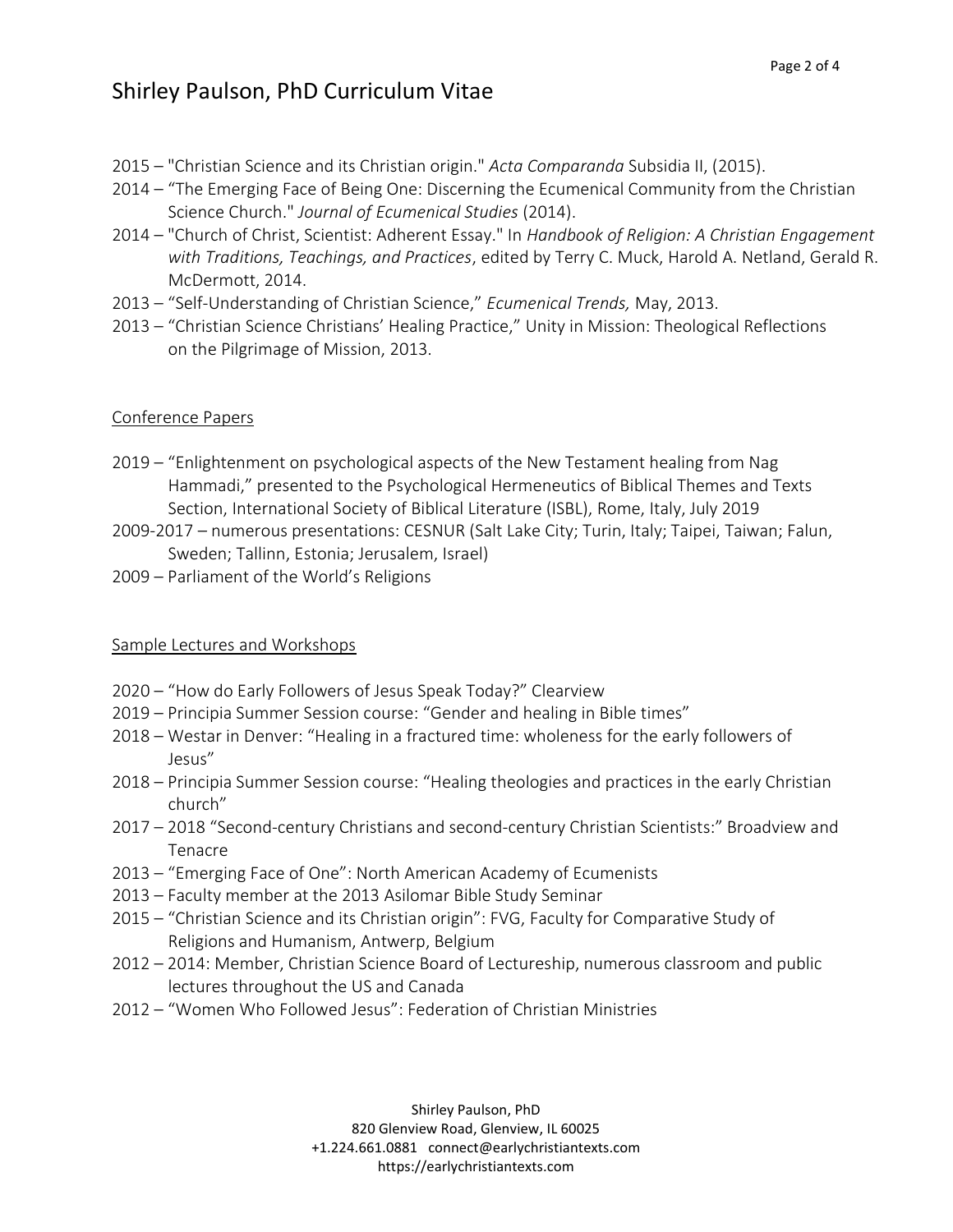## Shirley Paulson, PhD Curriculum Vitae

Online Course (through Udemy and People's Catholic Seminary)

Ancient Texts for Modern Healing The Gospel of Thomas Goes Public Healing Violence: The Letter of Peter to Philip

### Professional Service

- 2021 present: Board member, Westar Institute
- 2018 present: Westar Fellow
- 2012 present: Member, Society of Biblical Literature
- 1991 2020: Christian Science Practitioner
- 2008 2019: Member, American Academy of Religion
- 2009 2018: Head of Ecumenical Affairs for The First Church of Christ, Scientist
- 2010 2018: Faith and Order Convening Table, NCC, Member
- 2012 2018: North American Academy of Ecumenists, Board member
- 2008 2018: Official Observer National Council of Churches
- 2015 2017: Tanho Center Member
- 2006 2014: Lecturer for Speaker's Bureau for The First Church of Christ, Scientist
- 2007 2009: National Board of Governors, RCC
- 2005 2009: Co-founder, Religion Communicators Council Chicago chapter
- 2002 2006: Christian Science Committee on Publication for Illinois
- 1995 1997: Coordinator for Science and Health Trade Edition
- 1986 1987: Midwest Circulation Manager for the Christian Science Monitor

### Blog and Podcast

- 2019 present: The Bible and Beyond Podcast and Blog on Early Christian Texts website
- 2012 2013: Podcast = "Christ's Christianity" on christianscience.com
- 2010 2011: Panelist on The Seeker, religious blog for Chicago Tribune
	- Titles: "Dalai Lama victorious at warfare," "Will Bible's message survive 'Survivor' treatment?," "Coming to terms with forgiveness," "'In God We Trust' believers don't need motto to remind them," "Vatican isn't the only one," "Looking at day to pray another way."
- 2010 2017: Blog = "Circle of Faith," at christianscience.com/c-o-f and Facebook
- 2009 2010: Blog = whatishappeningchicago.wordpress.com Chicago Christian Science Fellowship
- 2006 2009: Podcast = www.SpiritualityandChristianity.com-- Interreligious podcasts